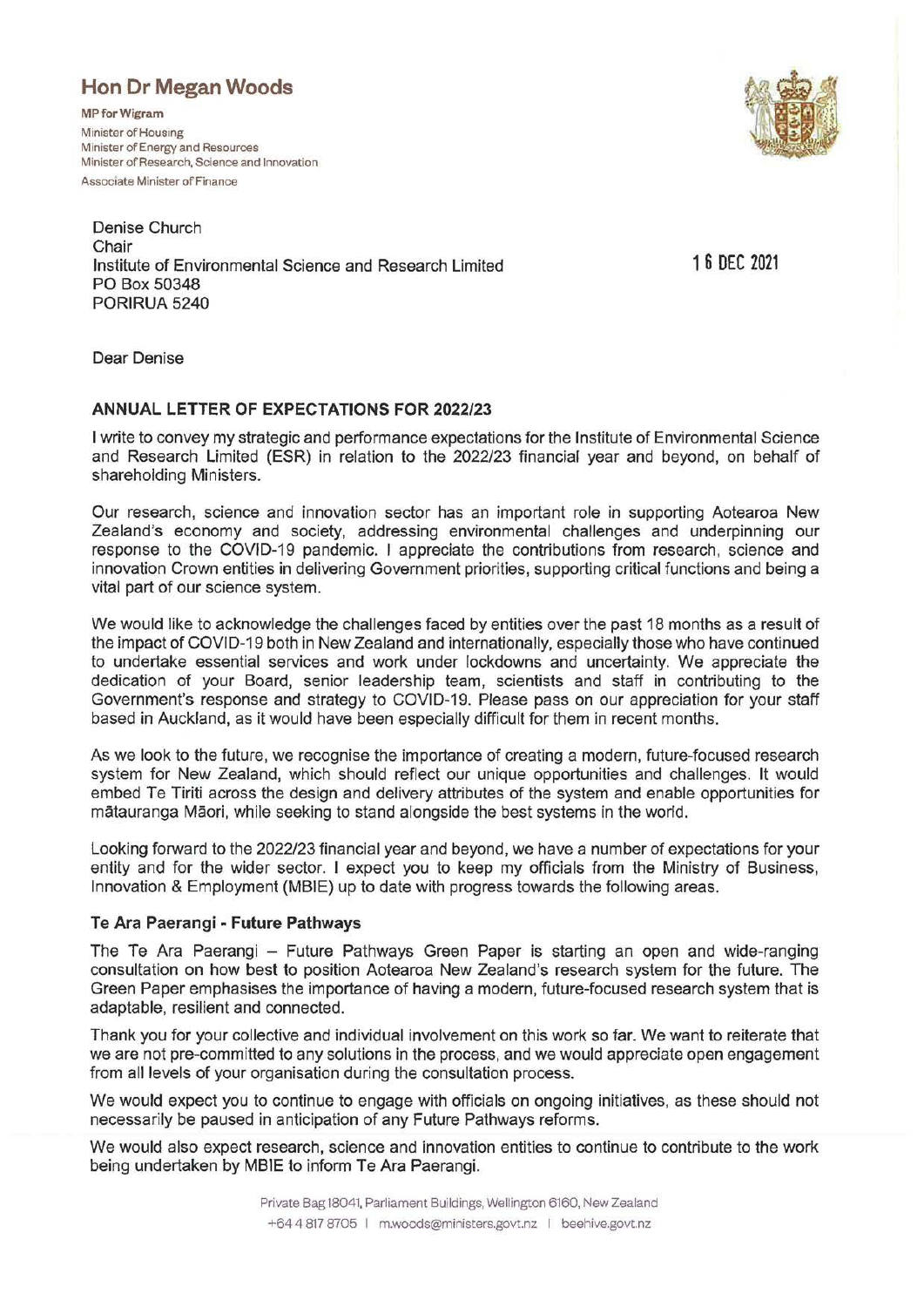#### **RSI Property Portfolio**

We want to ensure the research system is better positioned to meet future challenges by investing capital not simply to meet infrastructure requirements, but by putting that infrastructure where it is has the potential to materially improve research system performance.

There is significant potential for research system performance improvements from co-location of research facilities with other Crown Research Institutes and with Universities. We expect you to continue to work in good faith with my officials on this process, and we expect any business cases you develop for significant capital investments to clearly articulate how you have considered colocation of research facilities. Shareholding Ministers' approval of business cases will in part be contingent on co-location being adequately considered.

### **Deliver on Government priorities**

We expect that entities will:

- **<sup>o</sup>**Continue to contribute and engage with relevant government and industry strategies, such as MBIE's Circular Economy Strategy and Business Productivity Goals, the Fit for a Better World Roadmap, and the Conservation and Emissions Reduction Plan.
- **•** Continue to contribute to work undertaken in relation to our response to climate change, including the climate change programme and in relation to the Carbon Neutral Government Programme.

### **Well-being and workforce inclusion**

Entities should support well-being, while growing an equitable, diverse and inclusive workforce at all levels within the research, science and innovation sector. We expect entities to continue work in this area, including that entities will:

- **<sup>o</sup>**Continue to act as a good employer and in accordance with corporate social responsibility practices, and have a positive culture.
- Have employer policies and procedures that support diversity and inclusion (gender, age, ethnicity, disability and sexual orientation), and maintain a diverse workforce at all levels.
- **<sup>o</sup>**Align with work undertaken in relation to the Public Service Pay Gaps Action Plan to ensure your workplace is fair and equitable, especially for women, Maori, Pacific and ethnic employees.
- Align relevant decisions with MBIE's Diversity in Science Statement, including in relation to advisory panels, boards and committees, to help ensure there is a diversity of people and perspectives in advisory, assessment and decision-making bodies.

#### **Financial Resilience**

We expect you to continue to improve the organisation's financial resilience through financial performance, working within your budget and diversifying revenue, while continuing to work with my officials on the work they are doing in this area.

#### **Te Ao Maori**

We expect entities to continue developing capability, skills and networks between Maori and the RSI system, implement a co-development approach and strengthen Tiriti based relationships in the science sector to deliver benefits for Aotearoa New Zealand. I expect you will keep my MBIE officials updated on your work, including in relation to performance measures and indicators in this area.

#### **eResearch and use of technologies**

The growth of eResearch is necessary in the research, science and innovation space, but it is important entities continue to manage and support technologies appropriately. We expect that entities will:

• Support and contribute to the eResearch process, and work with MBIE and other stakeholders to consider new approaches to investment in eResearch infrastructure and services.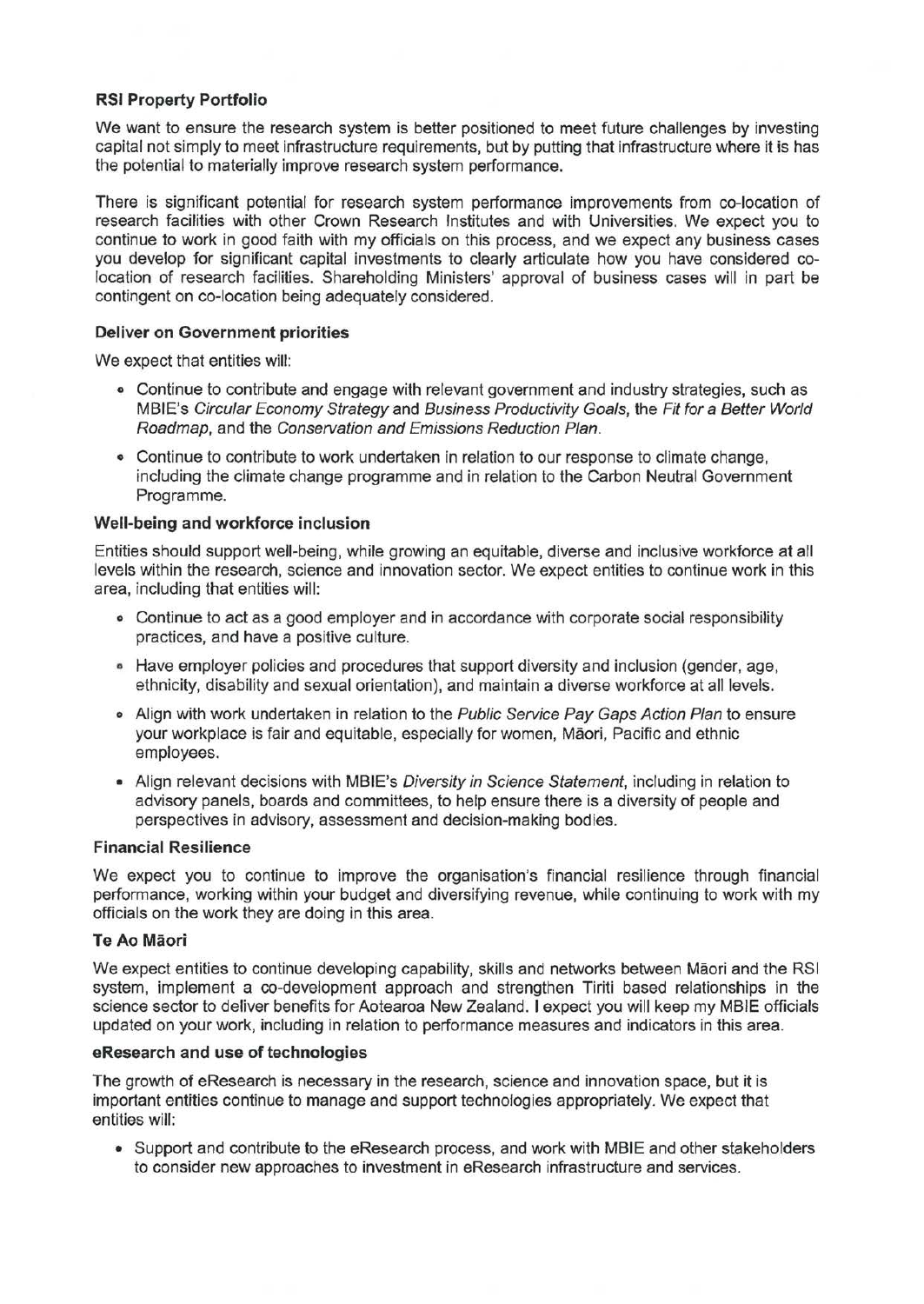- Engage with MBIE officials on your approach on how to identify and manage risk of sensitive technologies.
- Support technology adoption and transfer for public research and use in the country.
- Implement up-to-date cyber security measures, procedures and policies and regularly engage with staff on cyber security where appropriate.

#### **Specific priorities for ESR**

During the 2022/23 financial year, in addition to my expectations above, I expect ESR will:

- Maintain strategic relationships with relevant partners, including the Ministry of Health and Ministry for Primary Industries, to provide collective scientific advice and support for Aotearoa New Zealand's response to COVID-19, including in relation to supporting business innovation objectives. While also maintaining response capability for other public health services.
- Continue to work with officials from the Ministry of Health, Health NZ, Public Health Agency, MBIE and Treasury on a long-term, sustainable and resilient infectious disease response system.
- Consider and detail opportunities to maximise the impact of collaboration and build resilient infrastructure in future business cases, in consultation with the Ministry of Health and Ministry of Primary Industries.
- Show Science Leadership by:
	- o Providing laboratory leadership, including microbiology expertise and national reference laboratory functions for public health testing.
	- o Proactively work with the newly established Public Health Agency, Health NZ and Maori Health Authority.
	- o Sharing your scientific expertise and experience in providing services to government agencies to help inform the overall health system reforms.

I also expect you to follow the advice provided in the Minister of State Services and Minister of Finance's Letter of Enduring Expectations, the Ministry of Business, Innovation and Employment's Monitoring Arrangements for MBIE-monitored Crown entities (including CRls), and the general and good governance expectations outlined in Annex One.

#### **Response**

Your advice by 25 February 2022 on how you propose to respond *to* the expectations set out in this letter would be appreciated. I expect that you will keep my officials up to date on your progress towards meeting my expectations throughout the year, including when my priorities are not being progressed.

Thank you again for the hard work and contributions of the Board, management team and staff.

Yours sincerely

 $M.$ e. $\mathcal{L}\times$ 

Hon Dr Megan Woods **Minister of Research, Science and Innovation** 

Copy to: Peter Lennox, Chief Executive, Institute of Environmental Science and Research Limited